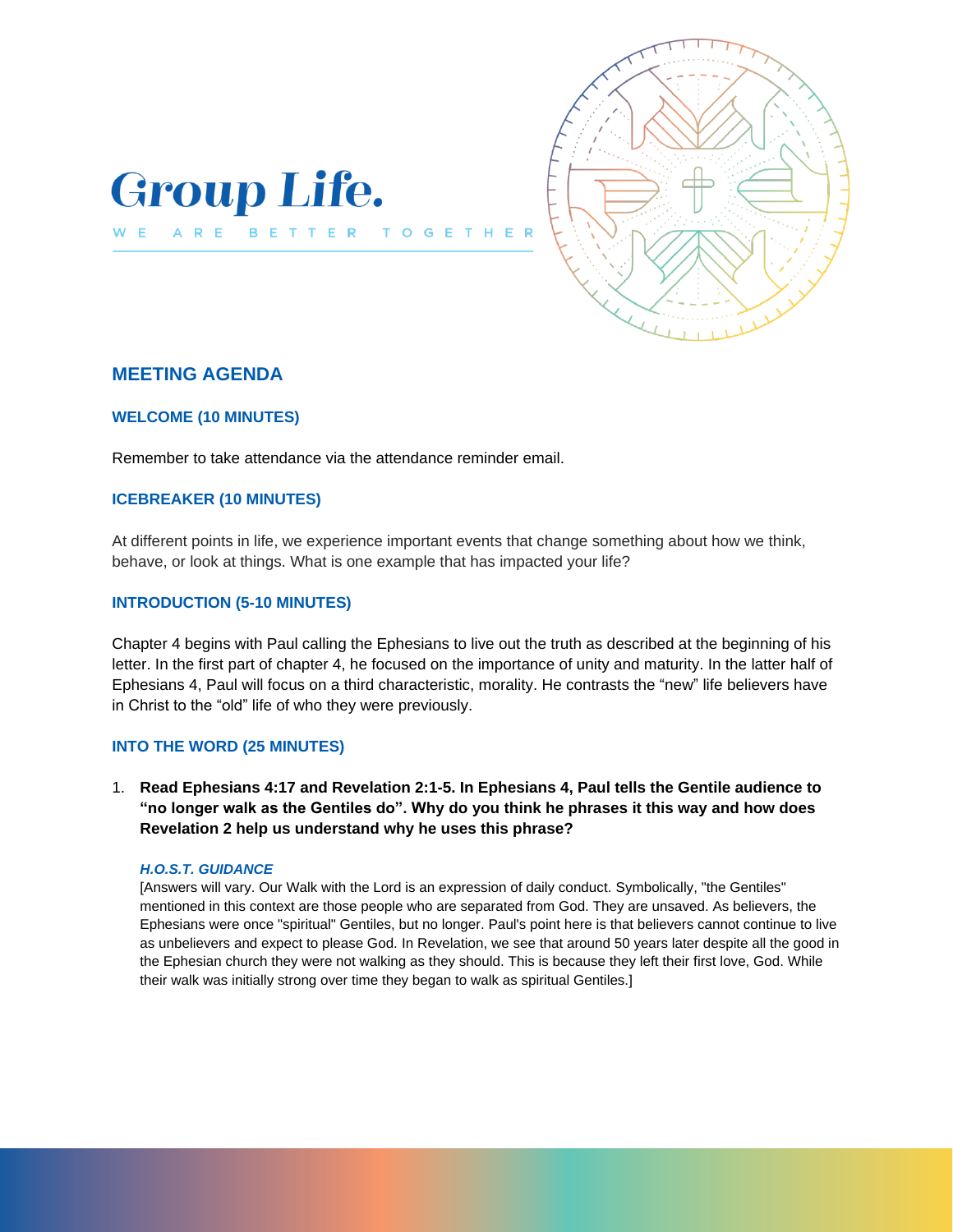

**2. Read Ephesians 4:17-18. Paul describes "spiritual Gentiles" as:** 

T O G

• **Futile** 

ARE

W E

• **Darkened** 

• **Ignorant** • **Hardened** 

• **Alienated** 

 **Of those listed, which one sticks out to you and why?**

### *H.O.S.T. GUIDANCE*

**Group Life.** 

BETTER

*[Answers will vary. Futile= lack of accomplishment, meaningful purpose, or fulfillment. The unbeliever's life lacks true purpose. All pursuits lead to dead ends or ultimately do not lead to true fulfillment. Darkened= bad thinking. Alienated = lack of intimacy with God. Ignorance= moral blindness. "The natural person does not accept the things of the Spirit of God, for they are folly to him, and he is not able to understand them because they are spiritually discerned." 1 Corinthians 2:14 Hardness of heart = stubbornness or inflexibility]*

HER

*3.* **Read Ephesians 4:20-24 and Romans 12:1-2. In both of these passages, Paul uses the phrase "to put off your old self". Prior to becoming a follower of Christ, what were things for you that could of been categorized as the "old self" or unhealthy things you lived for?**

## *H.O.S.T. GUIDANCE*

*[Answers will vary. Leaders note that this is not meant to glorify who we were before Christ. Instead, this question should help us see how we have changed or challenge us to reflect on areas that we need to let go of. To put off means to strip away, as in taking off old, filthy clothes. The "old self" has two characteristics. First, it "belongs" to that previous state. A believer is not to be associated with the same sinful practices he or she lived for prior to knowing Christ. Second, the "old self" is marked by evil brought on by misplaced, deceptive urges. As prior verses indicated, unbelievers, not only "[give] themselves up" to sin, they seem eager to go deeper and further into sin. This is not only damaging to their relationship with God, but it's also damaging to their lives and physical bodies. Sin is deceptive making us think what's harmful is what's best*  for us. The Greek word for "corruption" here carries the idea of rotting, wasting, rusting, or being defiled. *Such things are ruined and useless, with no value to themselves or others. In contrast, believers are called to serve others as useful servants of Christ.]*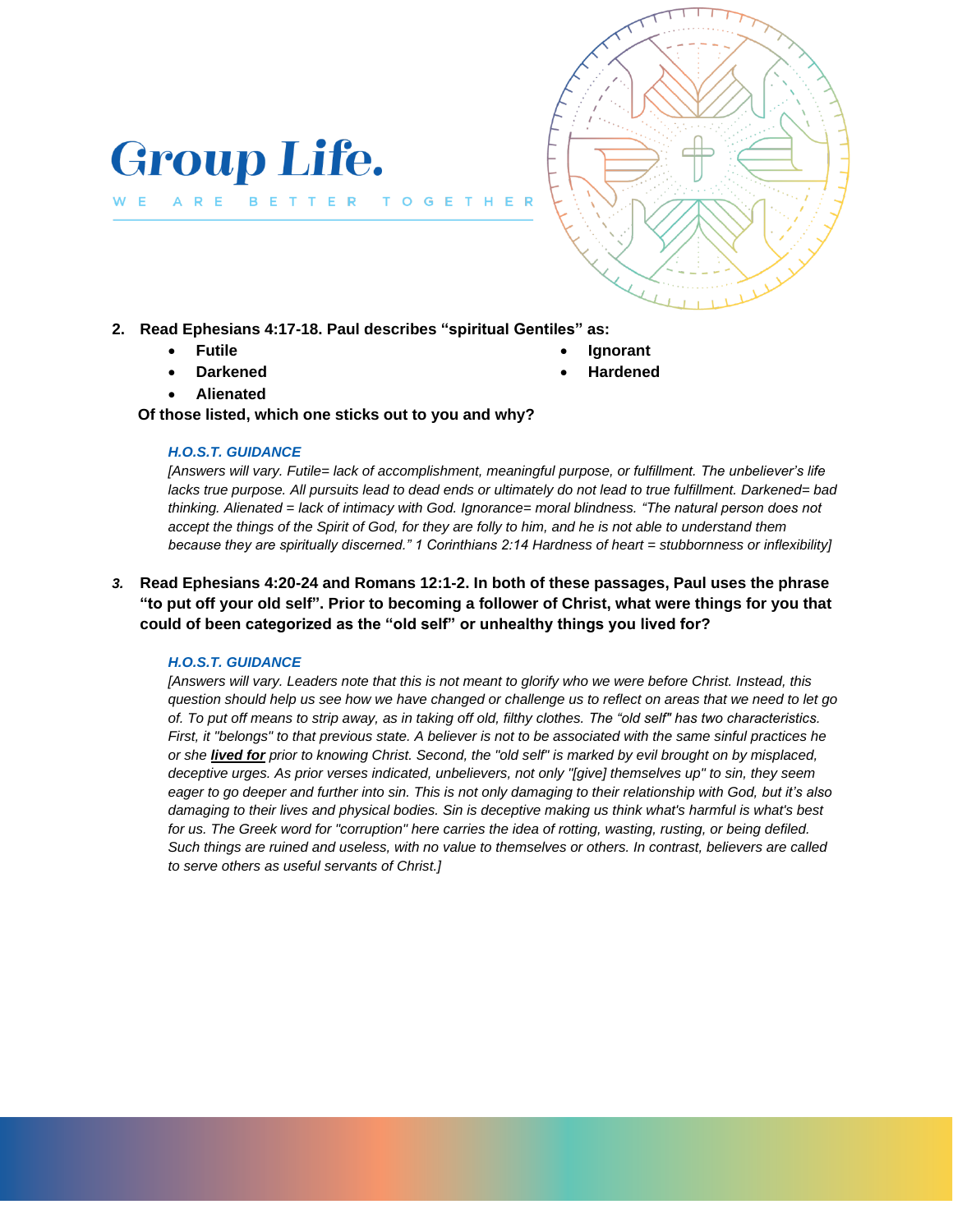



## **APPLICATION (25 MINUTES)**

1. **Read Romans 1:21-25 and Ephesians 4:17-19. Paul begins the passage in Romans by stating, "For although they knew God, they did not honor him…" How does this inform us of the importance of internal transformation?**

 $\mathbf{T}$ 

#### *H.O.S.T. GUIDANCE*

*[Answers will vary. We need to be aware that our spiritual journey is an intentional one. We can know God but if we do not honor him, we can drift into the old self. We often try to move past bad habits with behavior modification and try harder. But the truth is behavior modification rarely brings internal transformation but internal transformation always leads to behavior modification. It is important to move towards something as we move away from sin.]*

#### 2. **Read Ephesians 4:25-32. Paul lists five characteristics that we need to "put on".**

- **Truth – v.25. Read John 14:6**
- **Forgiveness – v.27. Read Psalm 4:4**
- **Stewardship – v.28. Read 1 Peter 4:10**
- **Edifying Speech – v.29-30. Read Colossians 4:6**
- **Kindness – v.31-32. Read 1 Peter 3:7-9**

### **After looking at these five attributes and the accompanying verses which attribute sticks out to you the most and why?**

#### *H.O.S.T. GUIDANCE*

[Answers will vary. If time allows, take a few moments and read the verses next to the attribute as a group. If you see one of these attributes in a member of your group, call it out. We all need people reinforcing the transformation that we are seeing as we grow in our walk with Jesus.]

## **3. After looking at the characteristics of "the old self" and "the new self" in Ephesians 4, what is one thing that you need to "put off" and what is one thing that you need to "put on" this week?**

#### *H.O.S.T. GUIDANCE*

[Answers will vary. Help your group to create action steps in how they will begin to put off the old self and put on the new self. For example, this week I want to be more edifying in my speech. I will mention something positive and affirming to at least one person each day. In addition, I want to hold my tongue instead of critiquing something I disagree with.]